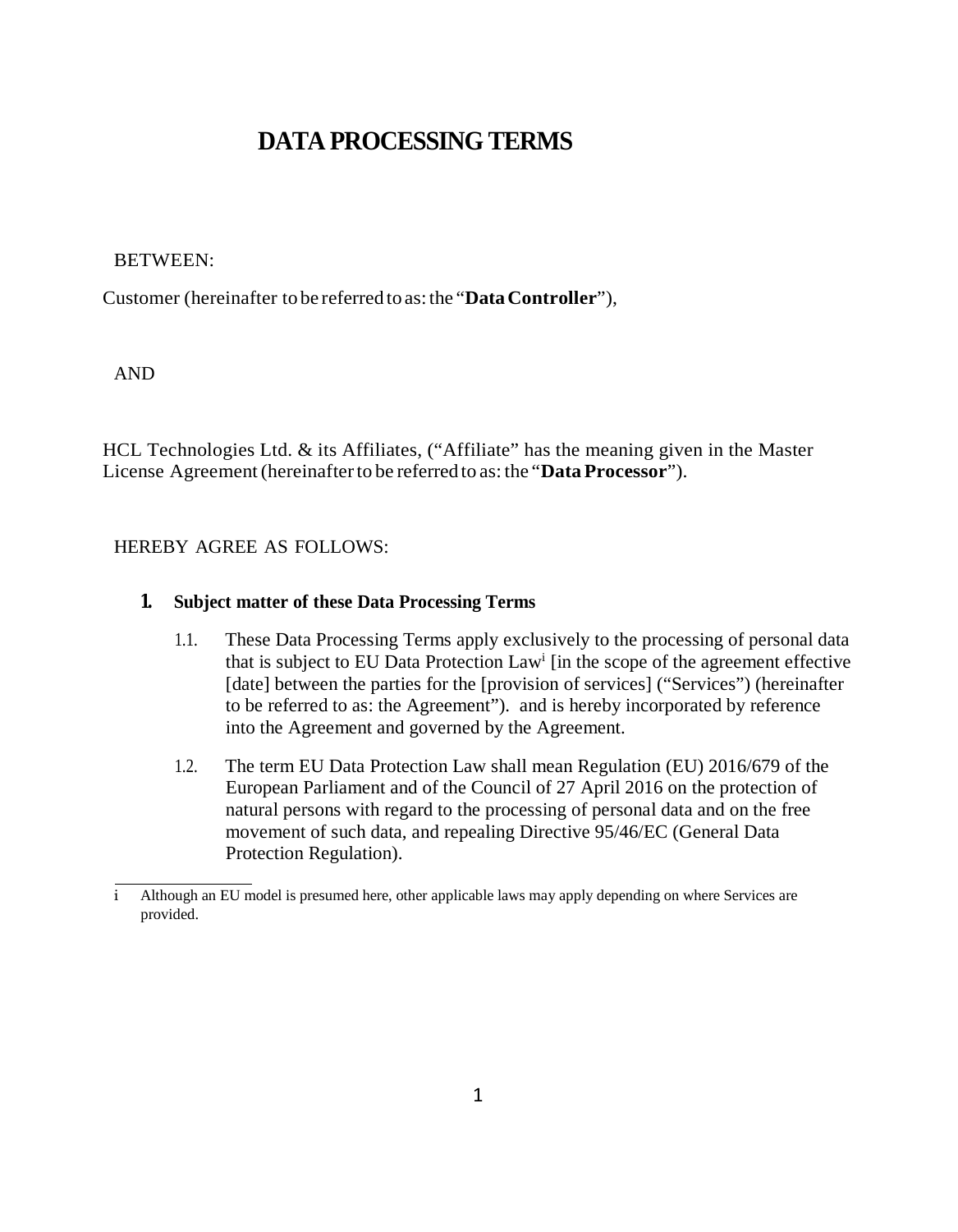- 1.3. Terms such as "Processing", "Personal Data", "Data Controller" and "Processor" shall have the meaning ascribed to them in the EU Data Protection Law.
- 1.4. Insofar as the Data Processor will be processing Personal Data subject to EU Data Protection Law on behalf of the Data Controller in the course of the performance of the Agreement with the Data Controller the terms of this Data Protection Agreement shall apply. An overview of the categories of Personal Data, the types of Data Subjects, and purposes for which the Personal Data are being processed as provided in Annex 2.

## **2. The Data Controller and the Data Processor**

- 2.1. The Data Processor will only process the Personal Data as set forth in Data Controller's written instructions except as required to comply with a legal obligation to which the Data Processor is subject. These instructions are as indicated in the Master License Agreement and the schedules thereto. If, the Data Processor must process Personal Data to comply with a legal obligation, the Data Processor shall inform the Data Controller of that legal obligation before processing, unless that law explicitly prohibits the furnishing of such information to the Data Controller. The Data Processor shall promptly inform the Data Controller if, in its opinion, an instruction infringes this Regulation.
- 2.2. The Parties have entered into Agreement in order to benefit from the expertise of the Processor in securing and processing the Personal Data for the purposes set out in Annex 2. The Data Processor shall be allowed to exercise its own direction in the selection and use of such means as it considers necessary to pursue those purposes, subject to the requirements of these Data Processing Terms.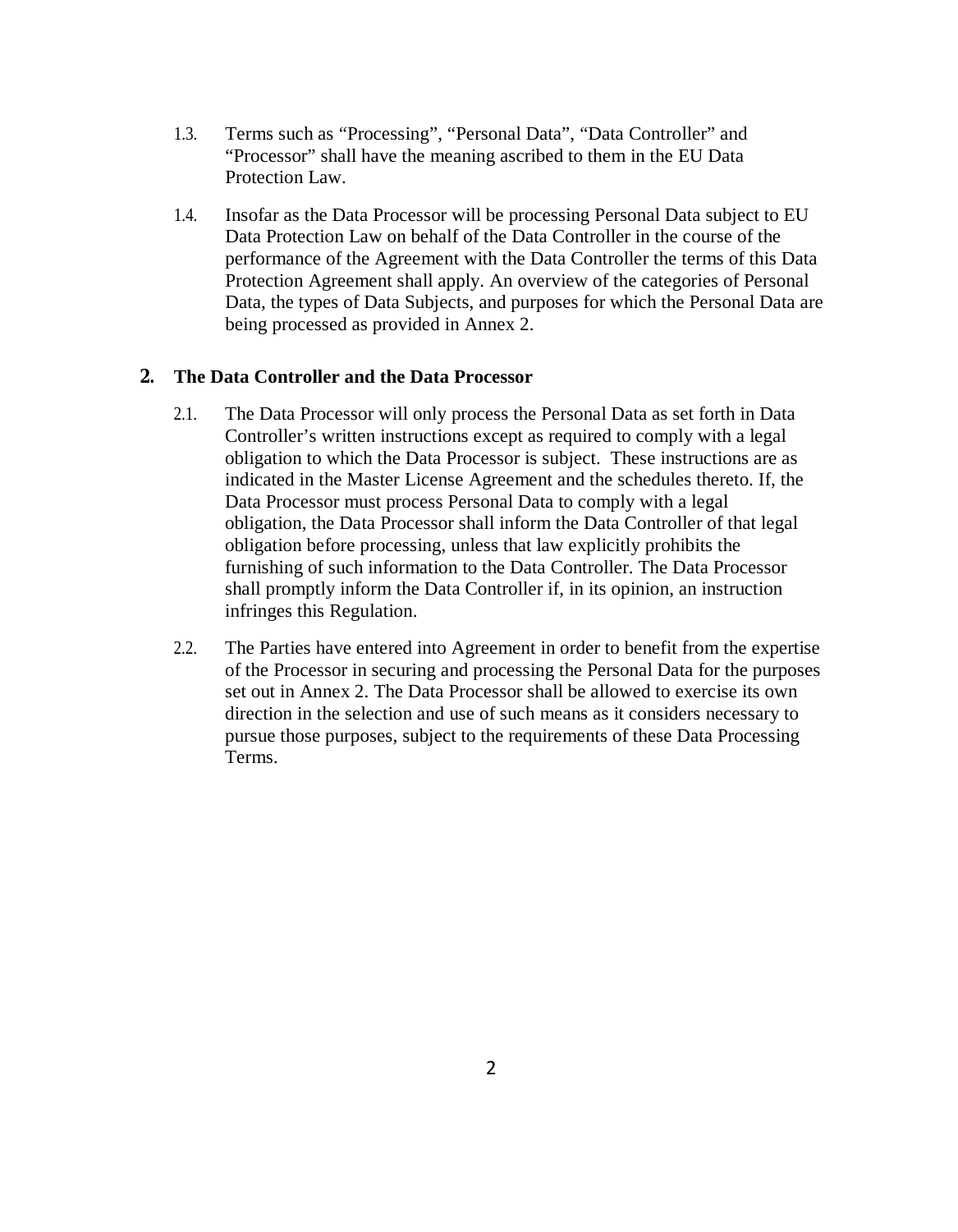2.3. Data Controller warrants that it has all necessary rights to provide the Personal Data to Data Processor for the Processing to be performed in relation to the Services. To the extent required by Applicable Data Protection Law, Data Controller is responsible for ensuring that any necessary data subject consents to this Processing are obtained, and for ensuring that a record of such consents is maintained. Should such a consent be revoked by the data subject, Data Controller is responsible for communicating the fact of such revocation to the Data Processor, and Data Processor remains responsible for implementing any Data Controller instruction with respect to the further processing of that Personal Data. If Data Processor receives a data subject request, the Data Processor will promptly forward to the Data Controller.

## **3. Confidentiality**

3.1. Without prejudice to any existing contractual arrangements between the Parties, the Data Processor shall treat all Personal Data as strictly confidential and it shall inform all its employees, agents and/or approved sub-processors engaged in processing the Personal Data of the confidential nature of the Personal Data. The Data Processor shall ensure that all such persons or parties have signed an appropriate confidentiality agreement, are otherwise bound to a duty of confidentiality, or are under an appropriate statutory obligation of confidentiality.

## 4. **Security**<sup>iii</sup>

4.1. Taking into account the state of the art, the costs of implementation and the nature, scope, context and purposes of processing as well as the risk of varying likelihood and severity for the rights and freedoms of natural persons, without prejudice to any other security standards agreed upon by the Parties, the Data Controller and Data Processor shall implement appropriate technical and organizational measures to ensure a level of security of the processing of Personal Data appropriate to the risk. These measures shall include as appropriate:

ii GDPR Article 32(3): Adherence to an approved code of conduct as referred to in Article 40 or an approved certification mechanism as referred to in Article 42 may be used as an element by which to demonstrate compliance with the requirements set out in paragraph 1 of this Article.

iii Processor may demonstrate compliance by sharing certifications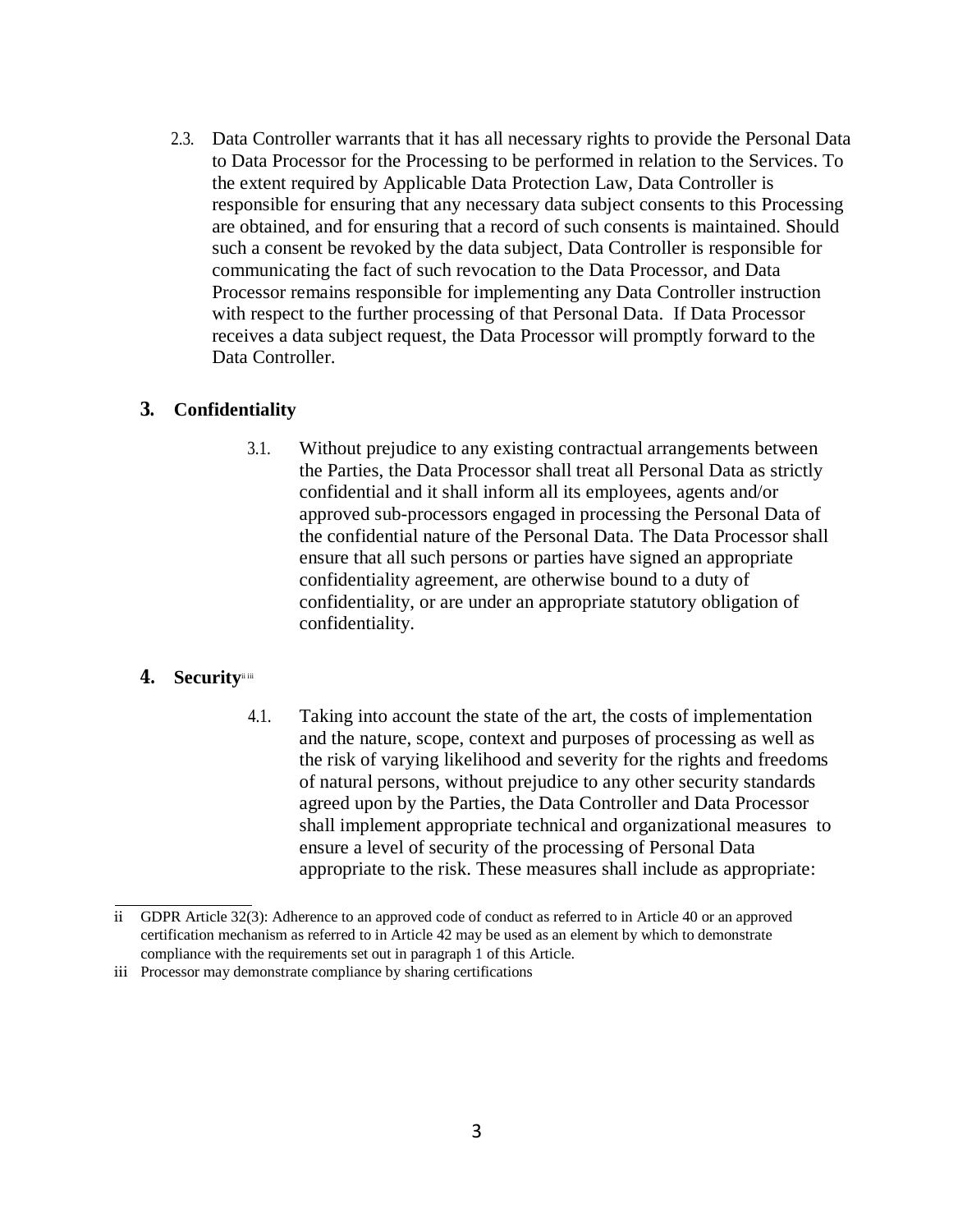- (a) measures to ensure that the Personal Data can be accessed only by authorized personnel for the purposes set forth in Annex 2 of these Data Processing Terms;
- (b) In assessing the appropriate level of security account shall be taken in particular of all the risks that are presented by processing, for example from accidental or unlawful destruction, loss, or alteration, unauthorized or unlawful storage, processing, access or disclosure of Personal Data;
- (c) the encryption of personal data;
- (d) the ability to ensure the ongoing confidentiality, integrity, availability and resilience of processing systems and services;
- (e) the ability to restore the availability and access to personal data in a timely manner in the event of a physical or technical incident
- (f) a process for regularly testing, assessing, and evaluating the effectiveness of technical and organizational measures for ensuring the security of the processing of Personal Data;
- (g) measures to identify vulnerabilities with regard to the processing of Personal Data in systems used to provide services to the Data Controller;
- (h) the measures agreed upon by the Parties in Annex 3.
- 4.2. The Data Processor shall at all times have in place an appropriate written security policy with respect to the processing of Personal Data, outlining in any case the measures set forth in Article 4.1.

At the request of the Data Controller, the Data Processor shall demonstrate the measures it has taken pursuant to this Article 4 to allow the Data Controller to audit and test such measures, per the terms of the Agreement.

## **5. Improvements to Security**

- 5.1. The Parties acknowledge that security requirements are constantly changing and that effective security requires frequent evaluation and regular improvements of outdated security measures. The Data Processor will therefore evaluate the measures as implemented in accordance with Article 4 on an ongoing basis and will tighten, supplement and improve these measures in order to maintain compliance with the requirements set out in Article 4. The Parties will negotiate in good faith the cost, if any, to implement material changes required by specific updated security requirements set forth in applicable data protection law or by data protection authorities of competent jurisdiction.
- 5.2. Where an amendment to the Agreement is necessary in order to execute a Data Controller instruction to the Data Processor to improve security measures as may be required by changes in applicable data protection law from time to time, the Parties shall negotiate an amendment to the Agreement in good faith.
- **6. Data Transfers**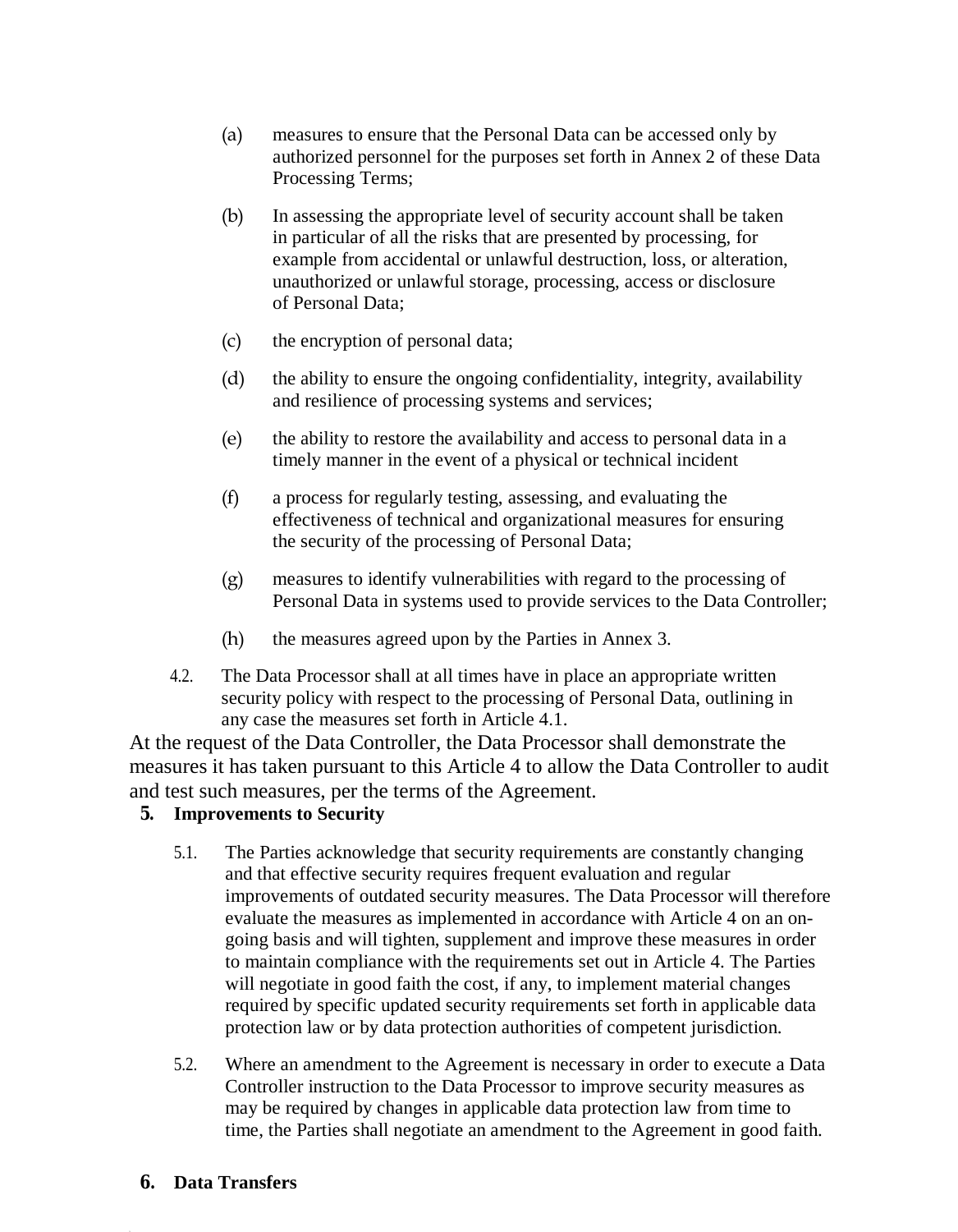- 6.1. The Data Processor shall hereby notifies the Data Controller of, and the Data Controller hereby consents to transfers of Personal Data to countries outside of the European Economic Area without an adequate level of protectionas listed in Annex 4. The Data Controller hereby consents to the Data Processor executing the Standard Contractual Clauses on behalf of the Data Controller with the third parties listed in Annex 5.
- 6.2. To the extent that the Data Controller or the Data Processor are relying on a specific statutory mechanism to normalize international data transfers that is subsequently modified, revoked, or held in a court of competent jurisdiction to be invalid, the Data Controller and the Data Processor agree to cooperate in good faith to promptly terminate the transfer or to pursue a suitable alternate mechanism that can lawfully support the transfer.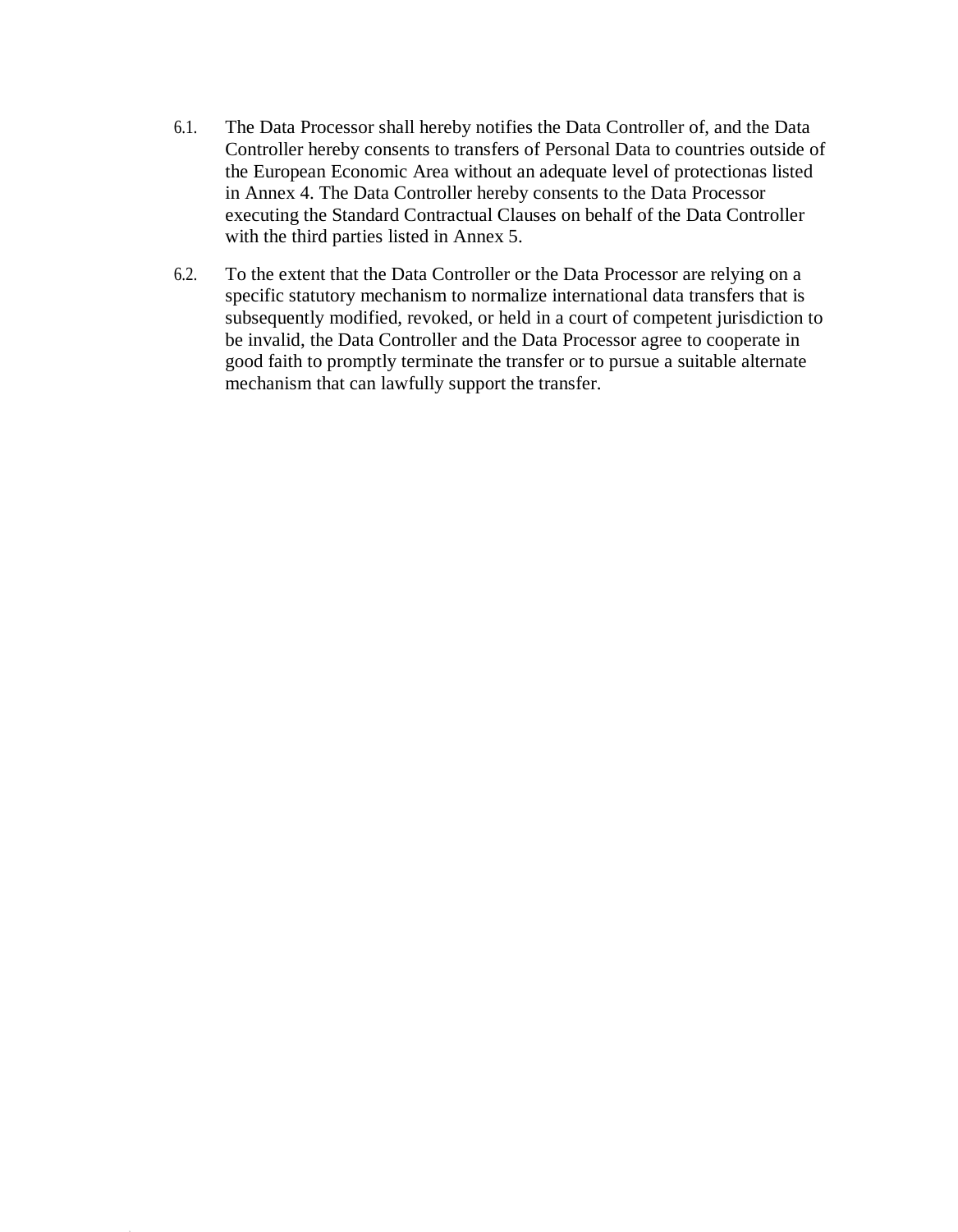## **7. Information Obligations and Incident Management**

- 7.1. When the Data Processor becomes aware of a successful incident that impacts the Processing of the Personal Data that is the subject of the Services Agreement, it shall promptly notify the Data Controller about the incident, shall at all times cooperate with the Data Controller, and shall follow the Data Controller's instructions with regard to such incidents, in order to enable the Data Controller to perform a thorough investigation into the incident, to formulate a correct response, and to take suitable further steps in respect of the incident.
- 7.2. The term "incident" used in Article 7.1 shall be understood to mean in any case:
	- (a) a complaint or a request with respect to the exercise of a data subject's rights under EU Data Protection Law;
	- (b) an investigation into or seizure of the Personal Data by government officials, or a specific indication that such an investigation or seizure is imminent; subject to HCL permitted to dislclose such investigation.
	- (c) any unauthorized or accidental access, processing, deletion, loss or any form of unlawful processing of the Personal Data;
	- (d) any breach of the security and/or confidentiality as set out in Articles 3 and 4 of these Data Processing Terms leading to the accidental or unlawful destruction, loss, alteration, unauthorized disclosure of, or access to, the Personal Data, or any indication of such breach having taken place or being about to take place;
	- (e) where, in the opinion of the Data Processor, implementing an instruction received from the Data Controller would violate applicable laws to which the Data Controller or the Data Processor are subject.
- 7.3. The Data Processor shall at all times have in place written procedures which enable it to promptly respond to the Data Controller about an incident. Where the incident is reasonably likely to require a data breach notification by the Data Controller under applicable EU Data Protection Law, the Data Processor shall implement its written procedures in such a way that it is in a position to notify the Data Controller no later than 72 hours of having confirmed of such an incident.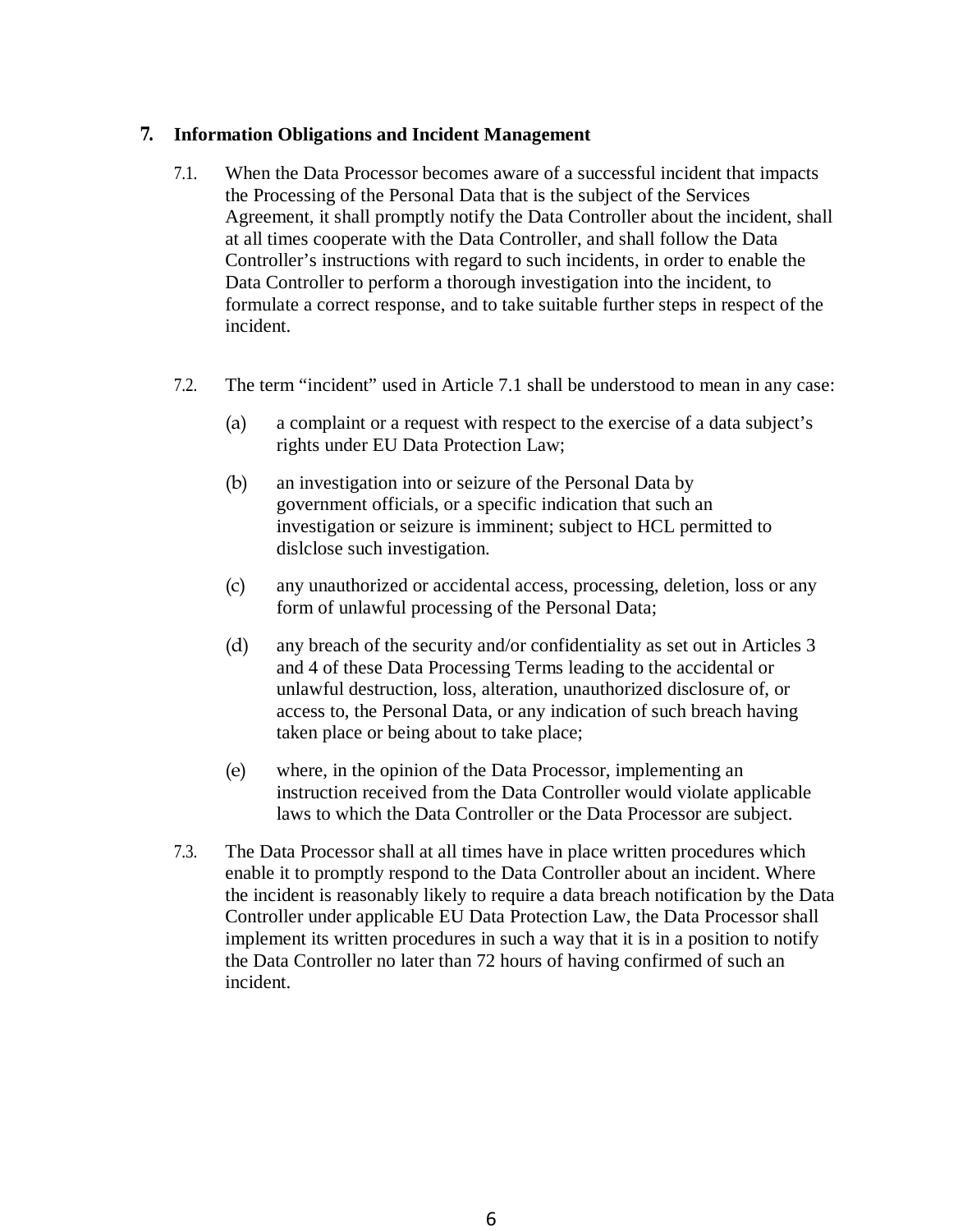- 7.4. Any notifications made to the Data Controller pursuant to this Article 7 shall be addressed to the employee of the Data Controller whose contact details are provided in Annex 1 of these Data Processing Terms, and shall contain:
	- (a) a description of the nature of the incident, including where possible the categories and approximate number of data subjects concerned and the categories and approximate number of Personal Data records concerned;
	- (b) the name and contact details of the Data Processor's data protection officer or another contact point where more information can be obtained;
	- (c) a description of the likely consequences of the incident; and
	- (d) a description of the measures taken or proposed to be taken by the Data Processor to address the incident including, where appropriate, measures to mitigate its possible adverse effects.

### **8. Contracting with Sub-Processors**

[The Data Controller authorizes the Data Processor to engage sub-processors in Annex 5. If Data Controller wishes to object to a sub-processor, Data Controller shall contact the Data Controller's account manager at Data Processor within 7 days of being notified of such change in sub-processors.

8.1. The Data Processor shall ensure that the sub-processor is bound by the same data protection obligations of the Data Processor under these Data Processing Terms.

### **9. Returning or Destruction of Personal Data**

- 9.1. Upon the Data Controller's written request, the Data Processor shall either delete, destroy or return all Personal Data to the Data Controller and destroy or return any existing copies.
- 9.2. The Data Processor shall delete the Personal Data upon written request and delete from third parties platform or return the Personal Data to the Data Controller, at the discretion of the Data Controller.

### **10. Assistance to Data Controller**

- 10.1. Taking into account the nature of the processing and the information available to the Data Processor, the Data Processor shall assist the Data Controller by appropriate technical and organizational measures, insofar as this is possible, for the fulfilment of the Data Controller's obligation to respond to requests for exercising the data subject's rights under the GDPR.
- 10.2. The Data Processor shall assist the Data Controller in ensuring compliance with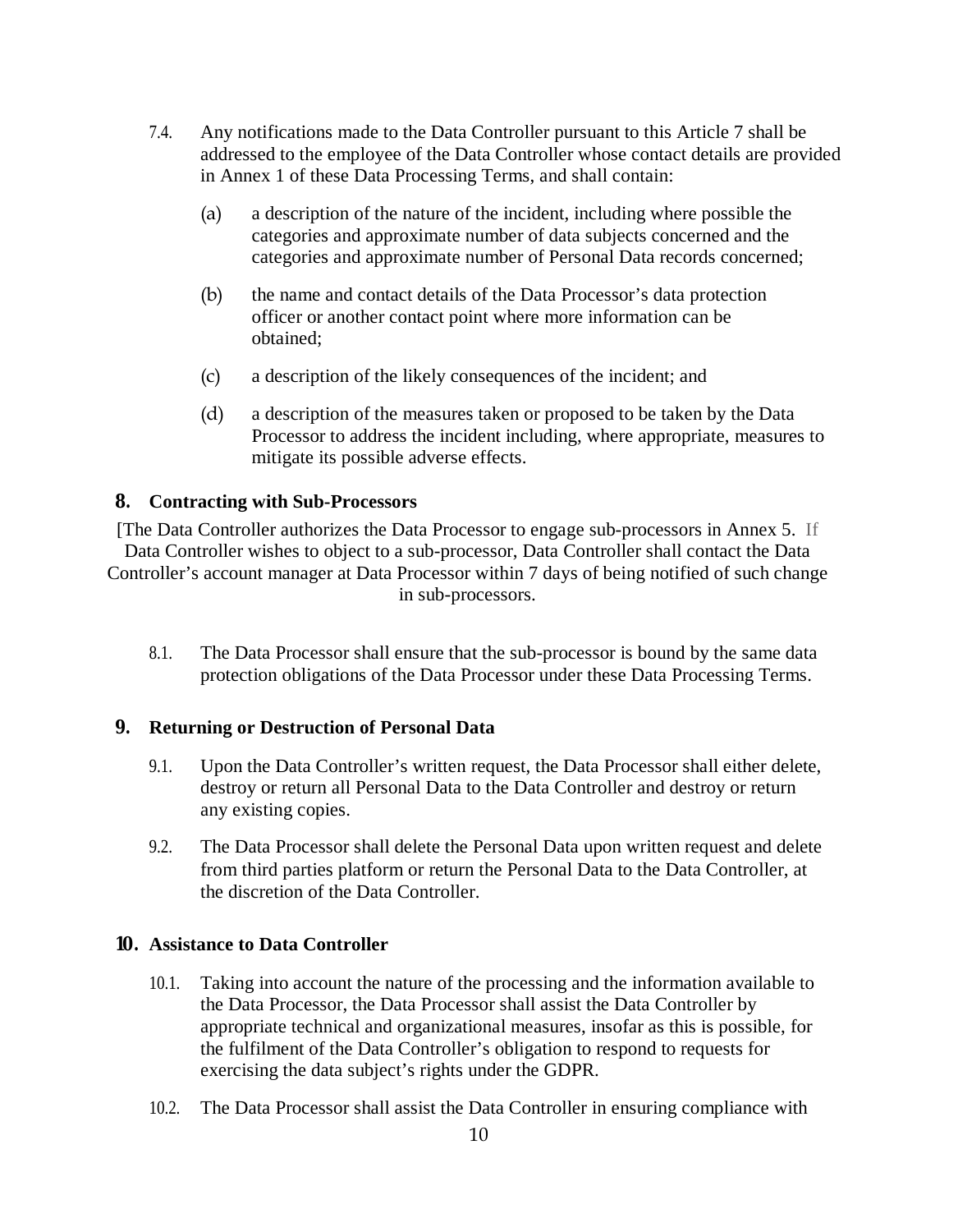the obligations pursuant to Section 4 (Security) and prior consultations with supervisory authorities required under Article 36 of the GDPR taking into account the nature of processing and the information available to the Data.

10.3 The Data Processor shall make available to the Data Controller all information necessary to demonstrate compliance with the Data Processor's obligations and allow for and contribute to audits, per the terms of the Agreement,,

## **11. Duration and Termination**

- 11.1. These Data Processing Terms shall come into effect as of the effective date of the applicable Agreement that governs the support and maintenance and/or professional services provided by Data Processor to Data Controller.
- 11.2. Termination or expiration of the Agreement and these Data Processing Terms shall not discharge the Data Processor from its confidentiality obligations pursuant to Article 3.
- 11.3. The Data Processor shall process Personal Data until the date of termination of the agreement, unless instructed otherwise by the Data Controller, or until such data is returned or destroyed on instruction of the Data Controller.

#### **12. California Consumer Privacy Act of 2018**

- 12.1. To the extent that Personal Data of California citizens is in scope, "California Consumer Privacy Act," or "CCPA" means Assembly Bill 375 of the California House of Representatives, an Act to add title 1.81.5 (commencing with Section 1798.100) to Part 4 of Division 3 of the Civil Code, related to privacy and approved by the California Governor on June 28, 2018.
- 12.2. Data Processor is a "Service Provider" as defined in CCPA Section 1798.140(v).
- 12.3. Data Controller discloses Personal Data to Data Processor solely for: (i) a valid business purpose; and (ii) Data Processor to perform the Services.
- 12.4. Data Processor is prohibited from: (i) selling Personal Data; (ii) retaining, using, or disclosing Personal Data for a commercial purpose other than providing the Services; and (iii) retaining, using, or disclosing the Personal Data outside of the Agreement between Smartsheet and Customer.
- 12.5. Data Processor understands the prohibitions outlined in Section 12.3.

### **13. Miscellaneous**

13.1. In the event of any inconsistency between the provisions of these Data Processing Terms and the provisions of the Service Agreement, the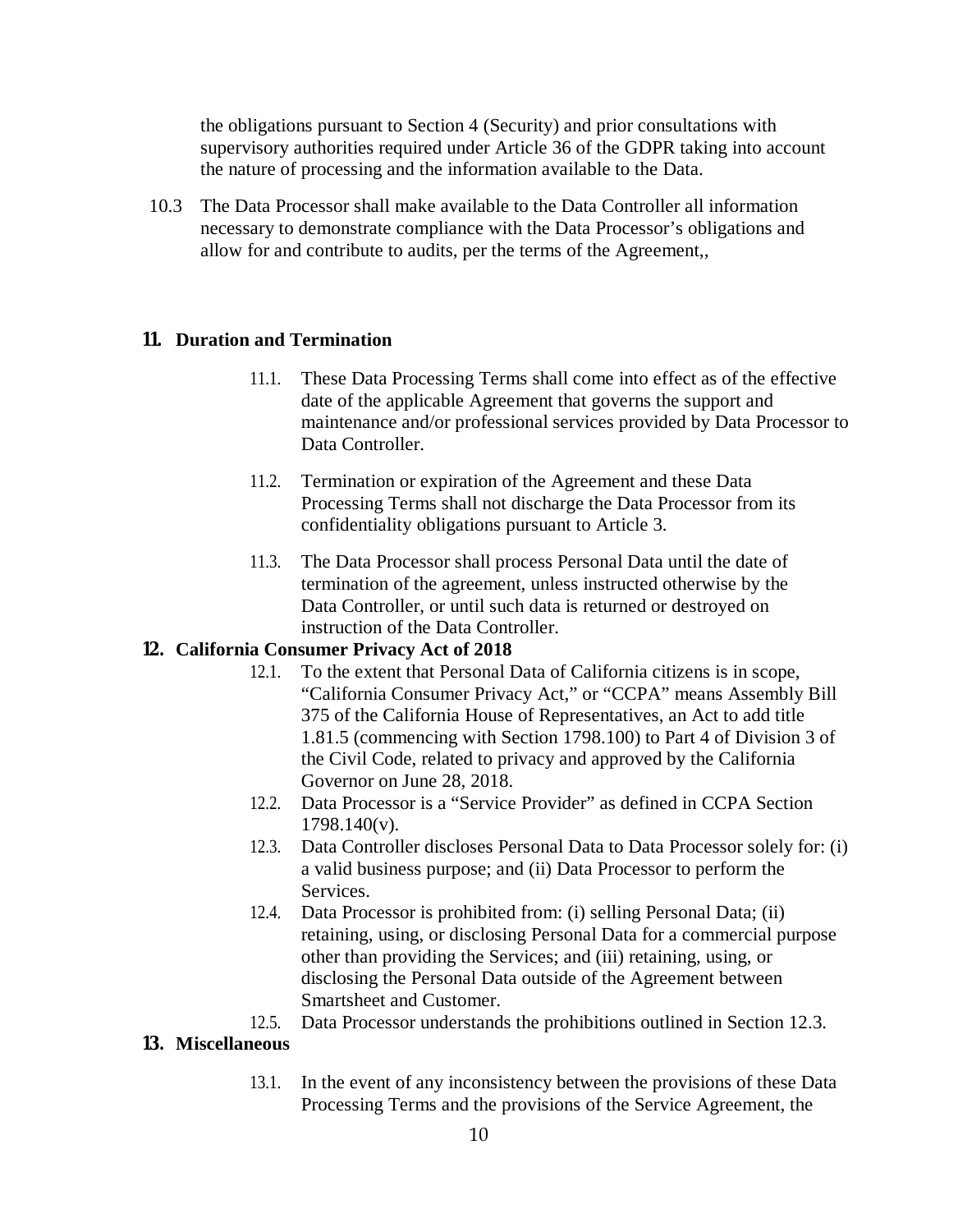provisions of these Data Processing Terms shall prevail.

- 13.2. Data Controller shall not unreasonably withhold or delay agreement to any consequential variations to this Addendum proposed by Data Processor to protect the Data Processor against additional risks associated. If Data Controller proposes any other variations to this Addendum which Data Controller reasonably considers to be necessary to address the requirements of any Data Protection Law, the parties shall promptly discuss the proposed variations and negotiate in good faith with a view to agreeing and implementing those or alternative variations designed to address the requirements identified in Customer's notice as soon as is reasonably practicable.
	- 13.3. Data Processor shall promptly notify Data Controller if Data Processor receives a request from a Data Subject under any Data Protection Law in respect of the Data Subject's Personal Data; and ensure that the Contracted Processor does not request except on the documented instructions of Customer or the relevant Customer Affiliate or as required by Applicable Laws to which the Contracted Processor is subject, in which case Data Processor shall to the extent permitted by Applicable Laws inform Data Controller of that legal requirement before Data Processor responds to the request.
- 13.4. These Data Processing Terms is governed by the laws of the applicable Member State where the Personal Data is processed. Any disputes arising from or in connection with this Data Processing Terms shall be brought exclusively before the competent court of the applicable Member State where the Personal Data is processed.
- 13.5. The Parties agree to execute the below addenda as required.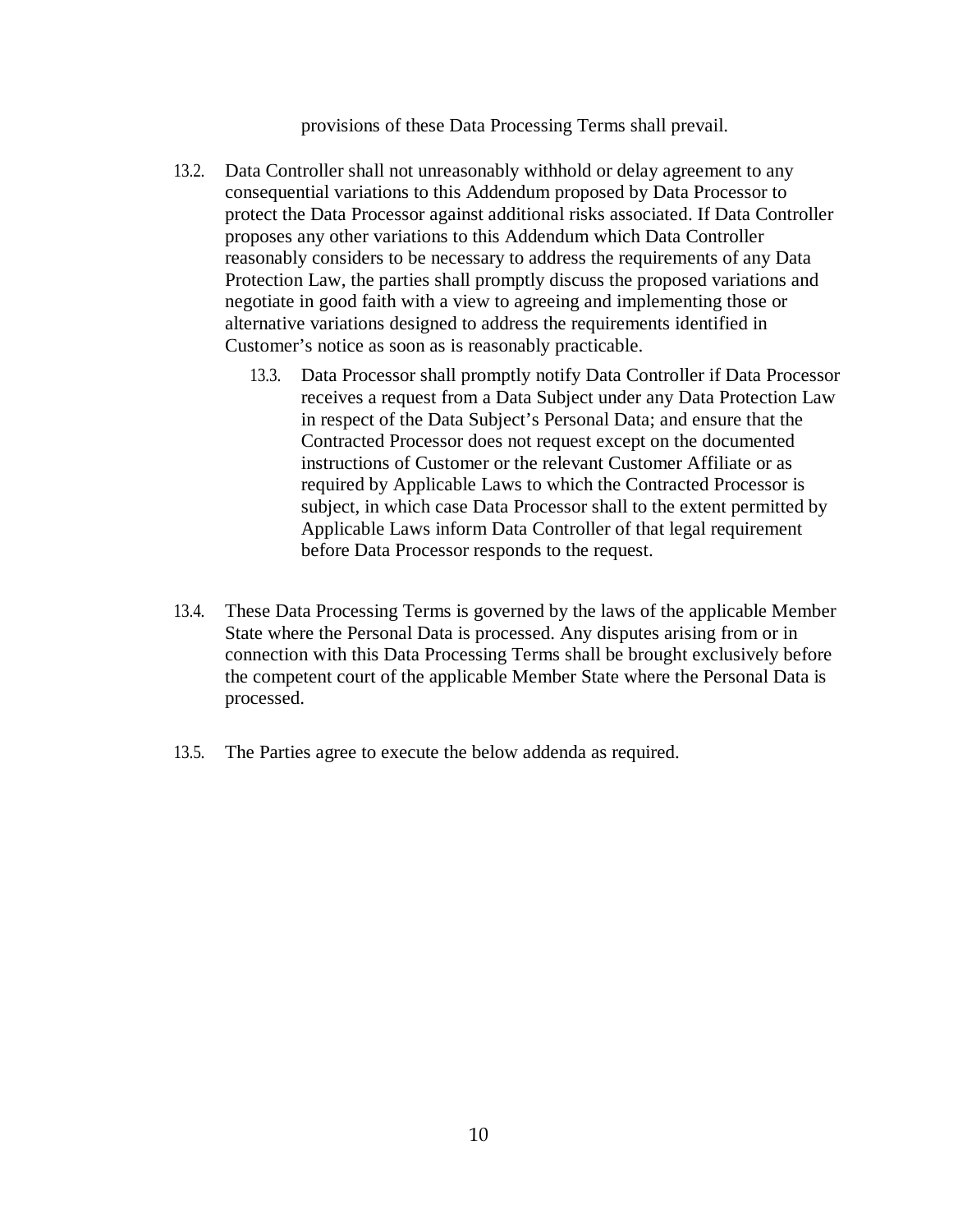## **Annex 1:**

Contact information of the [data protection officer/compliance officer] of the Data Controller.

# [Contact information]

Contact information of the [data protection officer/compliance officer] of the Data Processor.

Chief Privacy Officer HCL Technologies Ltd. Axon Centre, Church Road Egham, TW20 9QB England, UK privacy@hcl.com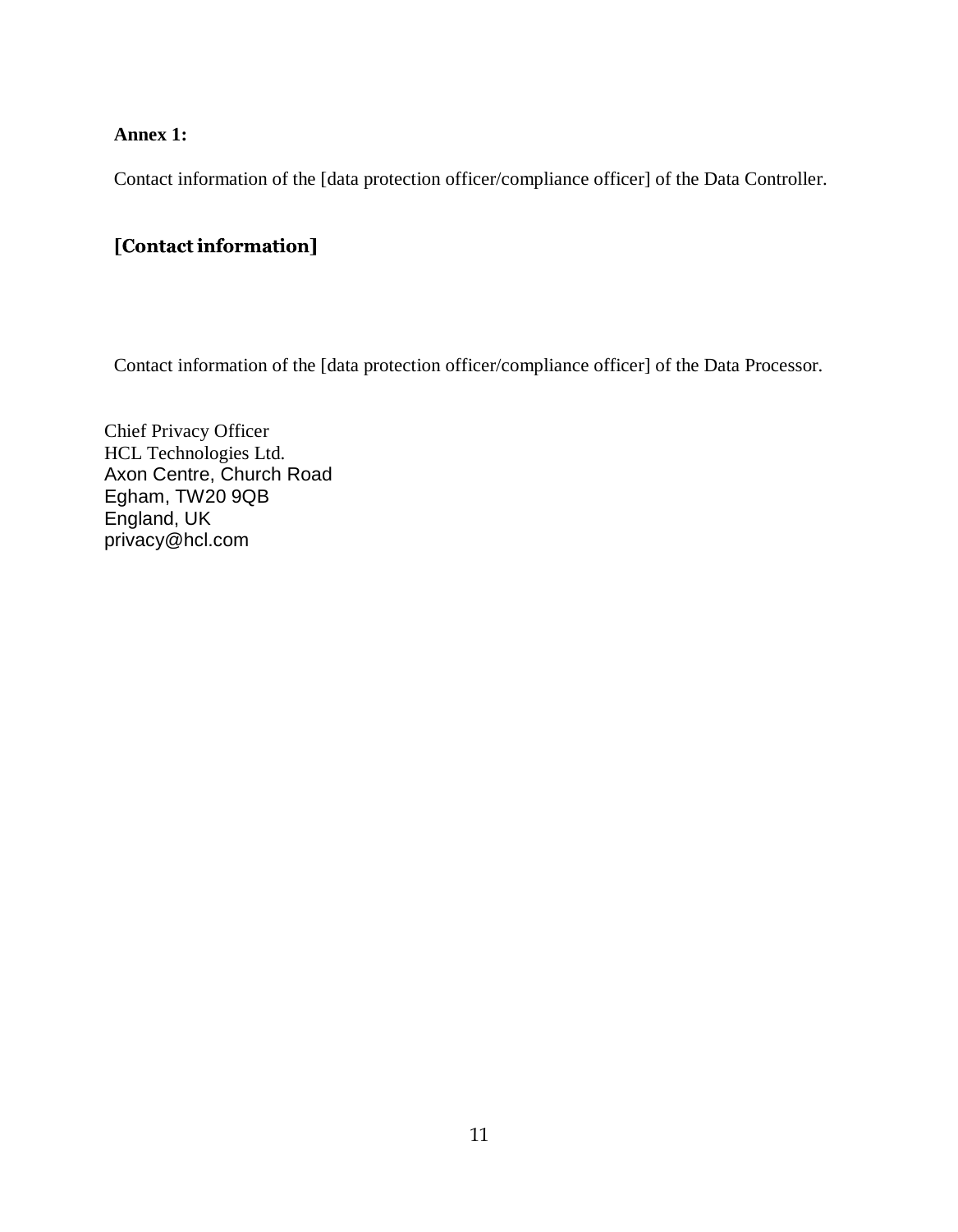## **Annex 2**:

Personal data that will be processed in the scope of the Agreement and the purposes for which these data will be processed

The following set of data is collected by Support for the purpose of resolving customer report product problems.

**Customer Contact Information:** To communicate with our customers, HCL Software Support maintains a record of Company and Contact details that include, but is not limited to, Company Name, Company address, Contact Name, email address, and telephone number.

**Case data including Customer Contact data**: The communication data would be any information that the customer enters in the support portal itself during the lifetime of the case (i.e. description of their problem, communication back and forth with HCL support team to troubleshoot the issue).

**Diagnostic data:** To work on customer support queries, information between the customer and HCL Support needs to be shared. Customers may upload data, like log and configuration files, for Support to use in troubleshooting reported problems.

## **Annex 3:**

Security measures

**Case data including Customer Contact data**: HCL Support keeps Customer Support related information in our Ticketing System, which is hosted by an accredited external company on servers in Canada. The communication is done via HTTPS and uses the protocol supported is TLS 1.2. This backend database is encrypted.

**Diagnostic data:** The data is sent via SFTP or HTTPS and is encrypted once on HCL servers. The database encryption algorithm is AES (Advanced Encryption Standard 360bit).

## **Annex 4**:

Transfers to countries outside the European Economic Area without a suitable level of protection for which the Data Controller has granted its authorization: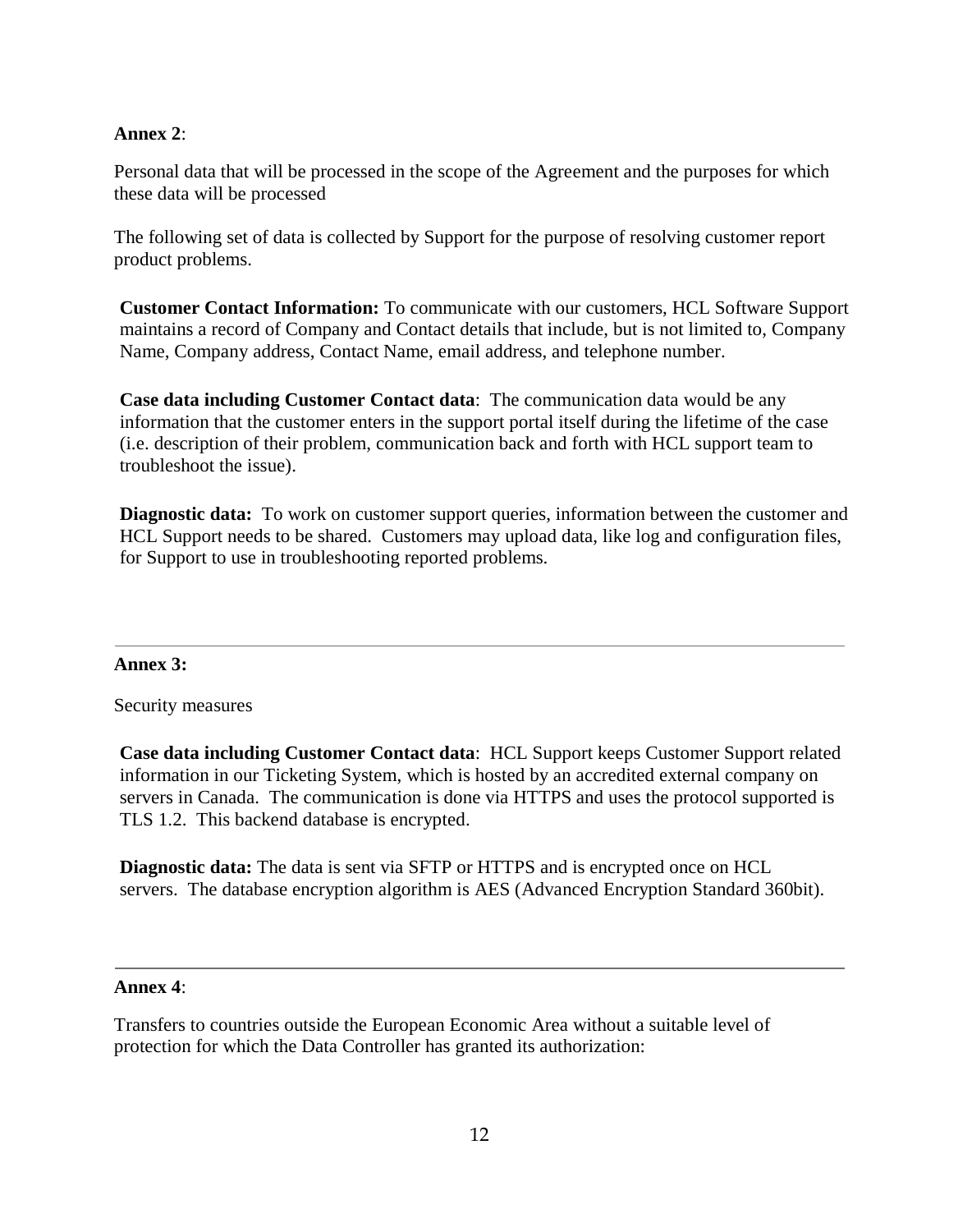**Case data including Customer Contact data**: We keep Customer Support related information in our Ticketing System, which is hosted by an accredited external company on servers in Canada.

**Diagnostic data:** HCL Support diagnostic data is housed in what we call the Customer Data Repository. This is hosted in Bangalore, India. HCL Support standard data analysis environments are hosted in data centers across US, India, and Italy and are used by our worldwide support engineers.

## **Annex 5**:

The following Subprocessors may be used to provide services in connection with the Agreement:

| <b>Subprocessor</b> | <b>Country</b> | <b>Subprocessing Activities</b> |  |
|---------------------|----------------|---------------------------------|--|
| Amazon AWS          | USA            | Cloud hosting services used to  |  |
|                     |                | reproduce customer reported     |  |
|                     |                | problems                        |  |
| <b>ServiceNow</b>   | Canada         | Cloud hosting service used for  |  |
|                     |                | ticketed management system      |  |
|                     |                |                                 |  |
|                     |                |                                 |  |
|                     |                |                                 |  |

## **EXHIBIT [\_\_]**

### **Commission Decision C(2010)593 Standard Contractual Clauses (processors)**

For the purposes of Article 26(2) of Directive 95/46/EC for the transfer of personal data to processors established in third countries which do not ensure an adequate level of data protection

| Name of data exporting organization: |  |
|--------------------------------------|--|
| Address:                             |  |
| Email:                               |  |

#### (**the data exporter**)

and

| Name of data importing organization: |  |
|--------------------------------------|--|
| <b>Address:</b>                      |  |
| <b>Email</b>                         |  |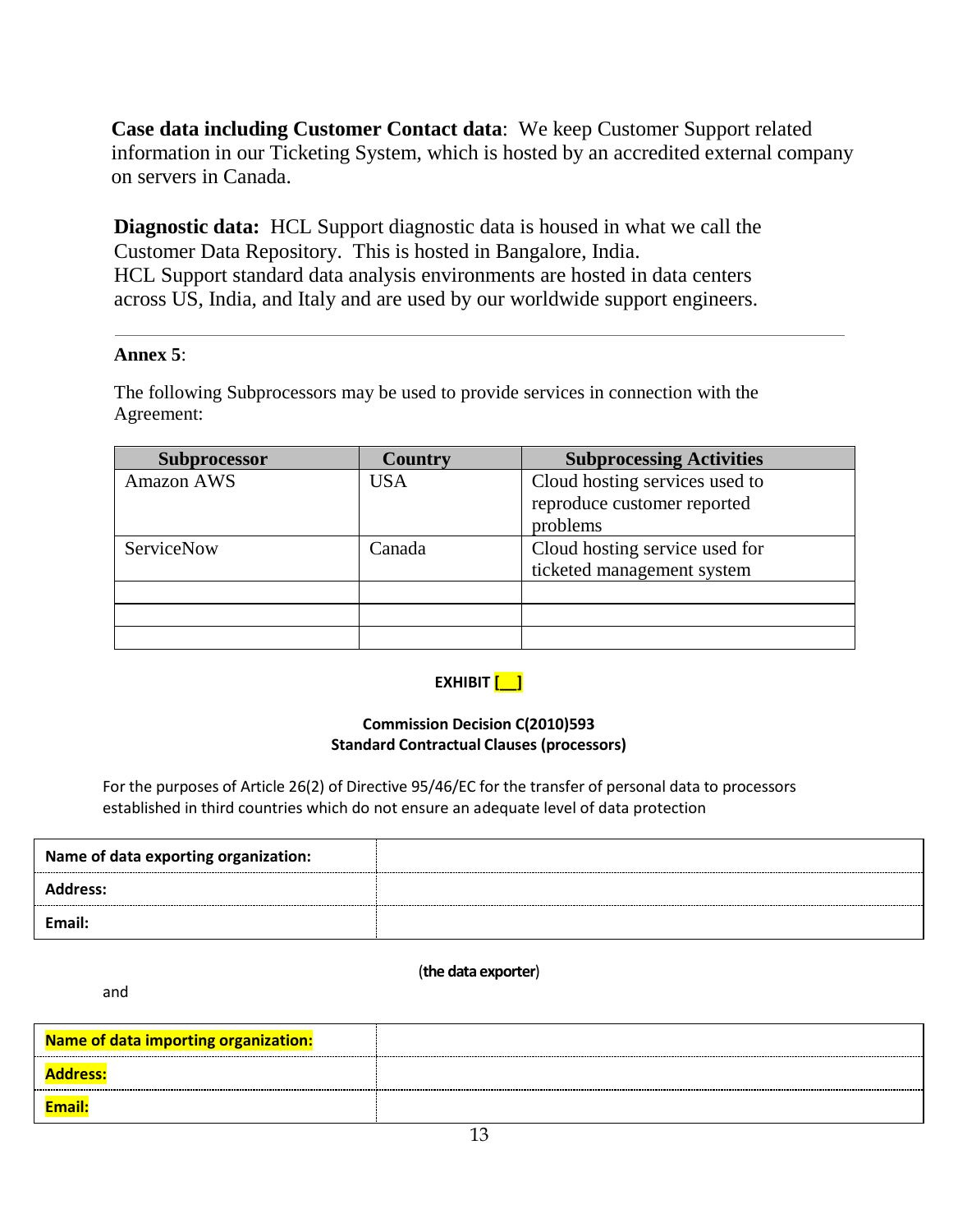### (**the data importer**)

### each a "party"; together "the parties",

HAVE AGREED on the following Contractual Clauses (the Clauses) in order to adduce adequate safeguards with respect to the protection of privacy and fundamental rights and freedoms of individuals for the transfer by the data exporter to the data importer of the personal data specified in Appendix 1.

### *Clause 1 Definitions*

For the purposes of the Clauses:

(a) *'personal data', 'special categories of data', 'process/processing', 'controller', 'processor', 'data subject'* and *'supervisory authority'* shall have the same meaning as in Directive 95/46/EC of the European Parliament and of the Council of 24 October 1995 on the protection of individuals with regard to the processing of personal data and on the free movement of such data;

(b) '*the data exporter'* means the controller who transfers the personal data;

(c) *'the data importer'* means the processor who agrees to receive from the data exporter personal data intended for processing on his behalf after the transfer in accordance with his instructions and the terms of the Clauses and who is not subject to a third country's system ensuring adequate protection within the meaning of Article 25(1) of Directive 95/46/EC;

(d) *'the subprocessor'* means any processor engaged by the data importer or by any other subprocessor of the data importer who agrees to receive from the data importer or from any other subprocessor of the data importer personal data exclusively intended for processing activities to be carried out on behalf of the data exporter after the transfer in accordance with his instructions, the terms of the Clauses and the terms of the written subcontract;

(e) '*the applicable data protection law'* means the legislation protecting the fundamental rights and freedoms of individuals and, in particular, their right to privacy with respect to the processing of personal data applicable to a data controller in the Member State in which the data exporter is established;

(f) *'technical and organisational security measures'* means those measures aimed at protecting personal data against accidental or unlawful destruction or accidental loss, alteration, unauthorised disclosure or access, in particular where the processing involves the transmission of data over a network, and against all other unlawful forms of processing.

## *Clause 2*

## *Details of the transfer*

The details of the transfer and in particular the special categories of personal data where applicable are specified in Appendix 1 which forms an integral part of the Clauses.

## *Clause 3*

### *Third-party beneficiary clause*

1. The data subject can enforce against the data exporter this Clause, Clause 4(b) to (i), Clause 5(a) to (e), and (g) to (j), Clause 6(1) and (2), Clause 7, Clause 8(2), and Clauses 9 to 12 as third-party beneficiary.

2. The data subject can enforce against the data importer this Clause, Clause 5(a) to (e) and (g), Clause 6, Clause 7, Clause 8(2), and Clauses 9 to 12, in cases where the data exporter has factually disappeared or has ceased to exist in law unless any successor entity has assumed the entire legal obligations of the data exporter by contract or by operation of law, as a result of which it takes on the rights and obligations of the data exporter, in which case the data subject can enforce them against such entity.

3. The data subject can enforce against the subprocessor this Clause, Clause 5(a) to (e) and (g), Clause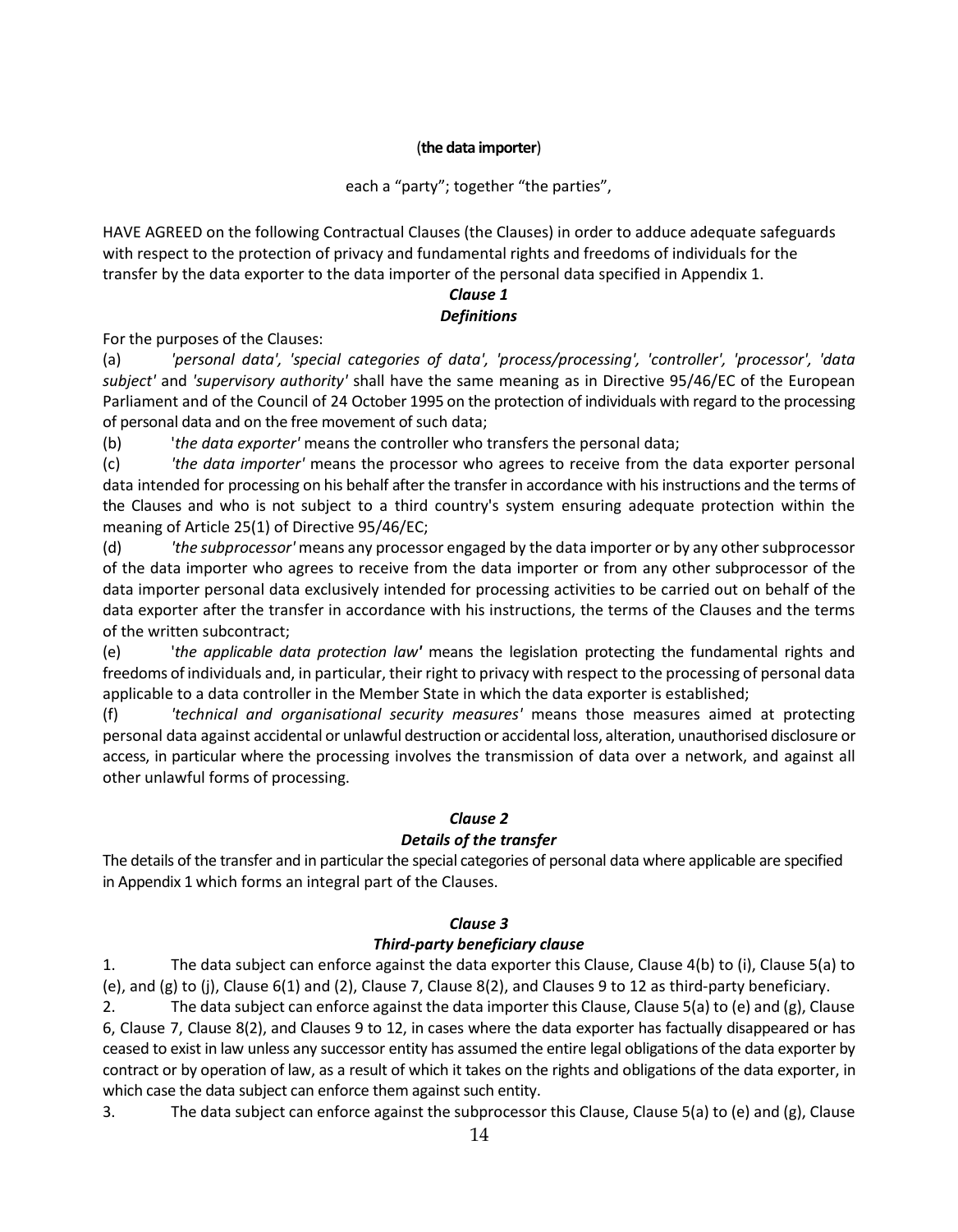6, Clause 7, Clause 8(2), and Clauses 9 to 12, in cases where both the data exporter and the data importer have factually disappeared or ceased to exist in law or have become insolvent, unless any successor entity has assumed the entire legal obligations of the data exporter by contract or by operation of law as a result of which it takes on the rights and obligations of the data exporter, in which case the data subject can enforce them against such entity. Such third-party liability of the subprocessor shall be limited to its own processing operations under the Clauses.

4. The parties do not object to a data subject being represented by an association or other body if the data subject so expressly wishes and if permitted by national law.

## *Clause 4 Obligations of the data exporter*

The data exporter agrees and warrants:

(a) that the processing, including the transfer itself, of the personal data has been and will continue to be carried out in accordance with the relevant provisions of the applicable data protection law (and, where applicable, has been notified to the relevant authorities of the Member State where the data exporter is established) and does not violate the relevant provisions of that State;

(b) that it has instructed and throughout the duration of the personal data processing services will instruct the data importer to process the personal data transferred only on the data exporter's behalf and in accordance with the applicable data protection law and the Clauses;

(c) that the data importer will provide sufficient guarantees in respect of the technical and organisational security measures specified in Appendix 2 to this contract;

(d) that after assessment of the requirements of the applicable data protection law, the security measures are appropriate to protect personal data against accidental or unlawful destruction or accidental loss, alteration, unauthorised disclosure or access, in particular where the processing involves the transmission of data over a network, and against all other unlawful forms of processing, and that these measures ensure a level of security appropriate to the risks presented by the processing and the nature of the data to be protected having regard to the state of the art and the cost of their implementation;

(e) that it will ensure compliance with the security measures;

(f) that, if the transfer involves special categories of data, the data subject has been informed or will be informed before, or as soon as possible after, the transfer that its data could be transmitted to a third country not providing adequate protection within the meaning of Directive 95/46/EC;

(g) to forward any notification received from the data importer or any subprocessor pursuant to Clause 5(b) and Clause 8(3) to the data protection supervisory authority if the data exporter decides to continue the transfer or to lift the suspension;

(h) to make available to the data subjects upon request a copy of the Clauses, with the exception of Appendix 2, and a summary description of the security measures, as well as a copy of any contract for subprocessing services which has to be made in accordance with the Clauses, unless the Clauses or the contract contain commercial information, in which case it may remove such commercial information;

(i) that, in the event of subprocessing, the processing activity is carried out in accordance with Clause 11 by a subprocessor providing at least the same level of protection for the personal data and the rights of data subject as the data importer under the Clauses; and

 $(i)$  that it will ensure compliance with Clause  $4(a)$  to  $(i)$ .

### *Clause 5 Obligations of the data importer*

The data importer agrees and warrants:

(a) to process the personal data only on behalf of the data exporter and in compliance with its instructions and the Clauses; if it cannot provide such compliance for whatever reasons, it agrees to inform promptly the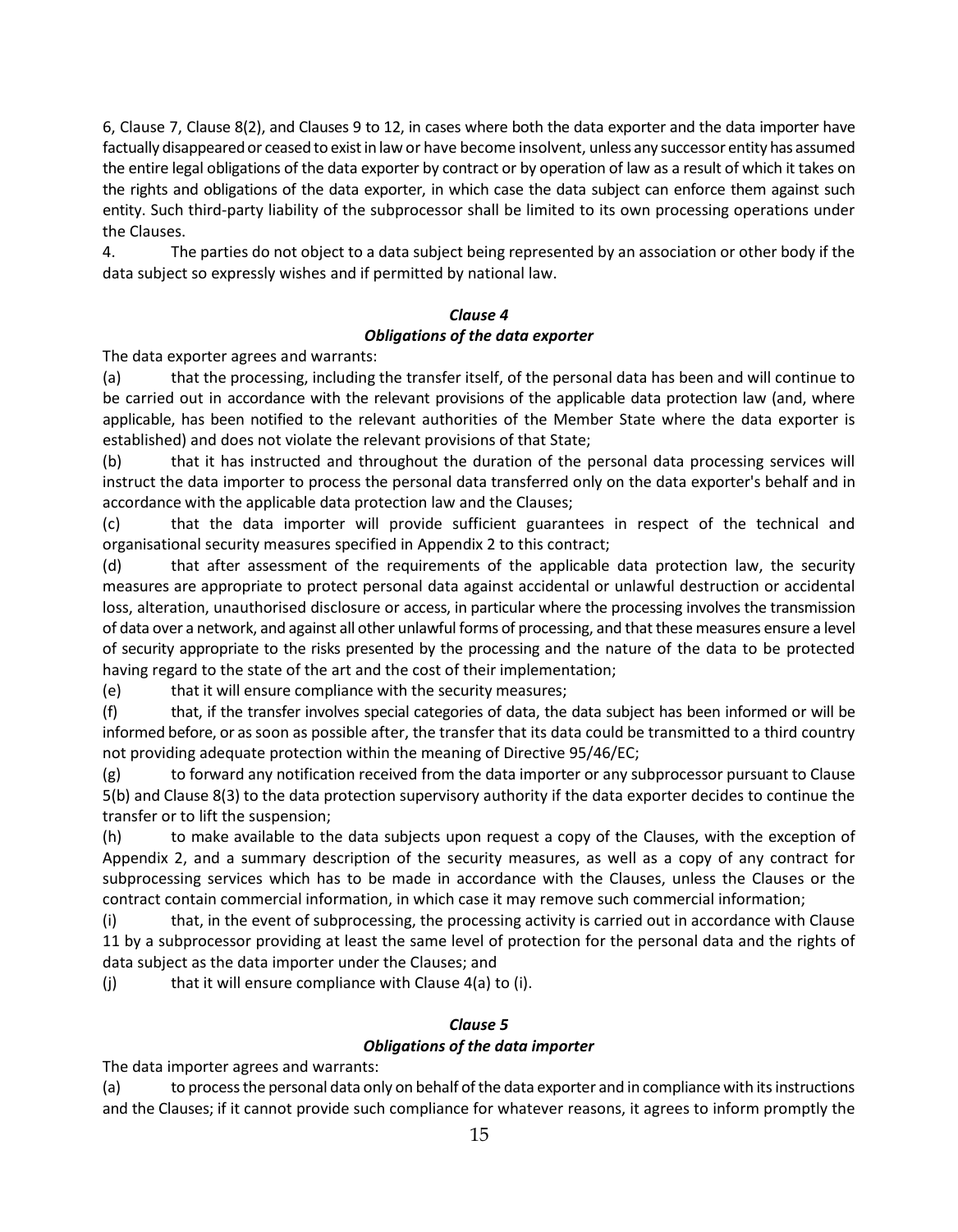data exporter of its inability to comply, in which case the data exporter is entitled to suspend the transfer of data and/or terminate the contract;

(b) that it has no reason to believe that the legislation applicable to it prevents it from fulfilling the instructions received from the data exporter and its obligations under the contract and that in the event of a change in this legislation which is likely to have a substantial adverse effect on the warranties and obligations provided by the Clauses, it will promptly notify the change to the data exporter as soon as it is aware, in which case the data exporter is entitled to suspend the transfer of data and/or terminate the contract;

(c) that it has implemented the technical and organisational security measures specified in Appendix 2 before processing the personal data transferred;

(d) that it will promptly notify the data exporter about:

any legally binding request for disclosure of the personal data by a law enforcement authority unless otherwise prohibited, such as a prohibition under criminal law to preserve the confidentiality of a law enforcement investigation,

(ii) any accidental or unauthorised access, and

(iii) any request received directly from the data subjects without responding to that request, unless it has been otherwise authorised to do so;

(e) to deal promptly and properly with all inquiries from the data exporter relating to its processing of the personal data subject to the transfer and to abide by the advice of the supervisory authority with regard to the processing of the data transferred;

(f) at the request of the data exporter to submit its data processing facilities for audit of the processing activities covered by the Clauses which shall be carried out by the data exporter or an inspection body composed of independent members and in possession of the required professional qualifications bound by a duty of confidentiality, selected by the data exporter, where applicable, in agreement with the supervisory authority;

 $(g)$  to make available to the data subject upon request a copy of the Clauses, or any existing contract for subprocessing, unless the Clauses or contract contain commercial information, in which case it may remove such commercial information, with the exception of Appendix 2 which shall be replaced by a summary description of the security measures in those cases where the data subject is unable to obtain a copy from the data exporter;

(h) that, in the event of subprocessing, it has previously informed the data exporter and obtained its prior written consent;

(i) that the processing services by the subprocessor will be carried out in accordance with Clause 11;

(j) to send promptly a copy of any subprocessor agreement it concludes under the Clauses to the data exporter.

#### *Clause 6 Liability*

1. The parties agree that any data subject, who has suffered damage as a result of any breach of the obligations referred to in Clause 3 or in Clause 11 by any party or subprocessor is entitled to receive compensation from the data exporter for the damage suffered.

2. If a data subject is not able to bring a claim for compensation in accordance with paragraph 1 against the data exporter, arising out of a breach by the data importer or his subprocessor of any of their obligations referred to in Clause 3 or in Clause 11, because the data exporter has factually disappeared or ceased to exist in law or has become insolvent, the data importer agrees that the data subject may issue a claim against the data importer as if it were the data exporter, unless any successor entity has assumed the entire legal obligations of the data exporter by contract of by operation of law, in which case the data subject can enforce its rights against such entity. The data importer may not rely on a breach by a subprocessor of its obligations in order to avoid its own liabilities.

3. If a data subject is not able to bring a claim against the data exporter or the data importer referred to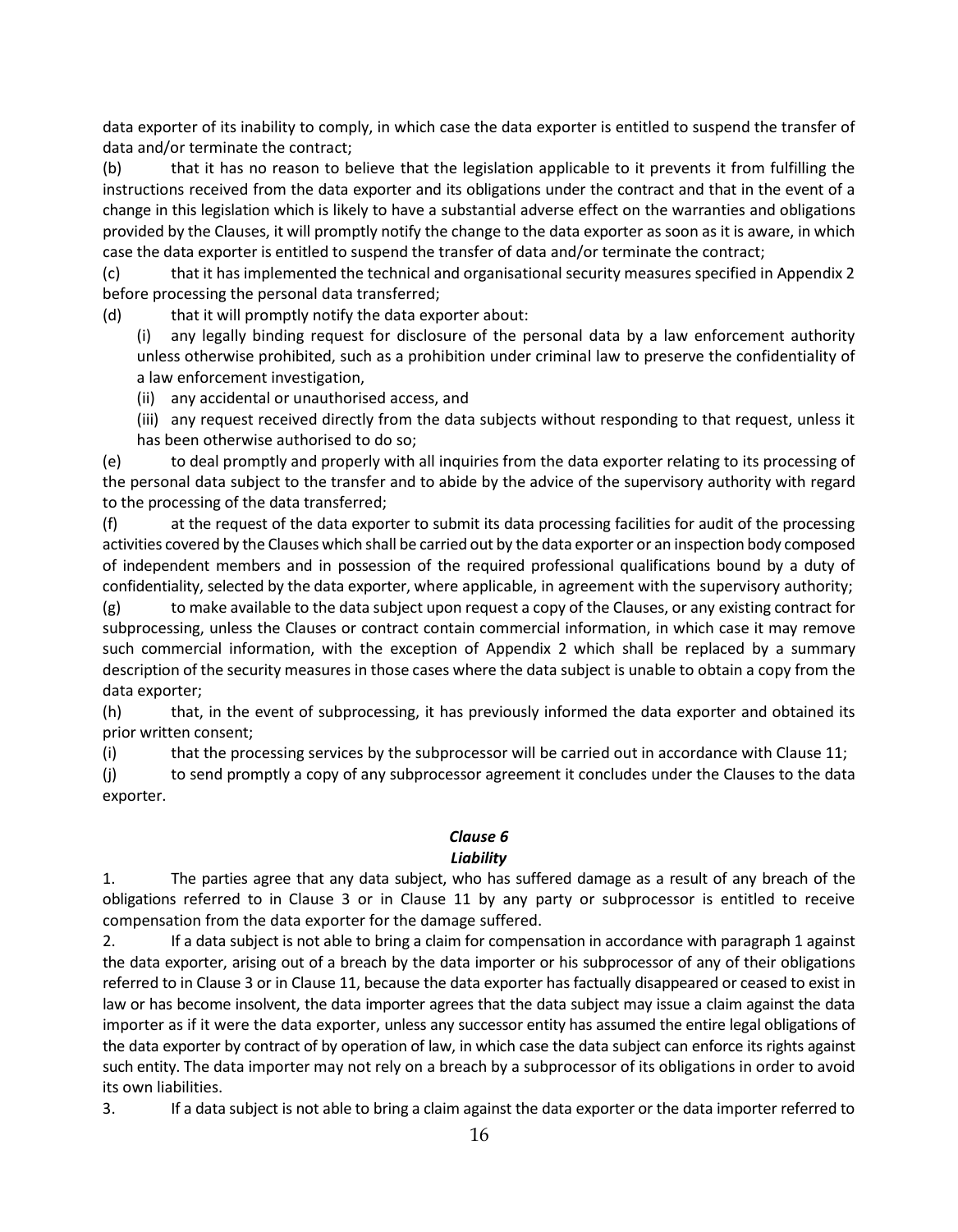in paragraphs 1 and 2, arising out of a breach by the subprocessor of any of their obligations referred to in Clause 3 or in Clause 11 because both the data exporter and the data importer have factually disappeared or ceased to exist in law or have become insolvent, the subprocessor agrees that the data subject may issue a claim against the data subprocessor with regard to its own processing operations under the Clauses as if it were the data exporter or the data importer, unless any successor entity has assumed the entire legal obligations of the data exporter or data importer by contract or by operation of law, in which case the data subject can enforce its rights against such entity. The liability of the subprocessor shall be limited to its own processing operations under the Clauses.

4. The parties agree that the liability of either party arising under or in connection with these Clauses shall be subject to the limitations and exclusions of liability set out in Clause [XX] of the [Principal Agreement]. For purposes of both the [Principal Agreement] and these Clauses, the limitation on liability in sub-Clause [xx] is a single, aggregate limitation applicable to liability arising under the *[Principal Agreement]* and/or under these Clauses, and references in Clause [XX] to the parties to the *[Principal Agreement]* shall include the data exporter and the data importer. Nothing in this Clause 6(4) limits the liability of either party to a data subject under these Clauses.

#### *Clause 7*

#### *Mediation and jurisdiction*

1. The data importer agrees that if the data subject invokes against it third-party beneficiary rights and/or claims compensation for damages under the Clauses, the data importer will accept the decision of the data subject:

(a) to refer the dispute to mediation, by an independent person or, where applicable, by the supervisory authority;

(b) to refer the dispute to the courts in the Member State in which the data exporter is established.

2. The parties agree that the choice made by the data subject will not prejudice its substantive or procedural rights to seek remedies in accordance with other provisions of national or international law.

#### *Clause 8*

#### *Cooperation with supervisory authorities*

1. The data exporter agrees to deposit a copy of this contract with the supervisory authority if it so requests or if such deposit is required under the applicable data protection law.

2. The parties agree that the supervisory authority has the right to conduct an audit of the data importer, and of any subprocessor, which has the same scope and is subject to the same conditions as would apply to an audit of the data exporter under the applicable data protection law.

3. The data importer shall promptly inform the data exporter about the existence of legislation applicable to it or any subprocessor preventing the conduct of an audit of the data importer, or any subprocessor, pursuant to paragraph 2. In such a case the data exporter shall be entitled to take the measures foreseen in Clause 5 (b).

#### *Clause 9*

#### *Governing Law*

The Clauses shall be governed by the law of the Member State in which the data exporter is established.

#### *Clause 10*

#### *Variation of the contract*

The parties undertake not to vary or modify the Clauses. This does not preclude the parties from adding clauses on business related issues where required as long as they do not contradict the Clause.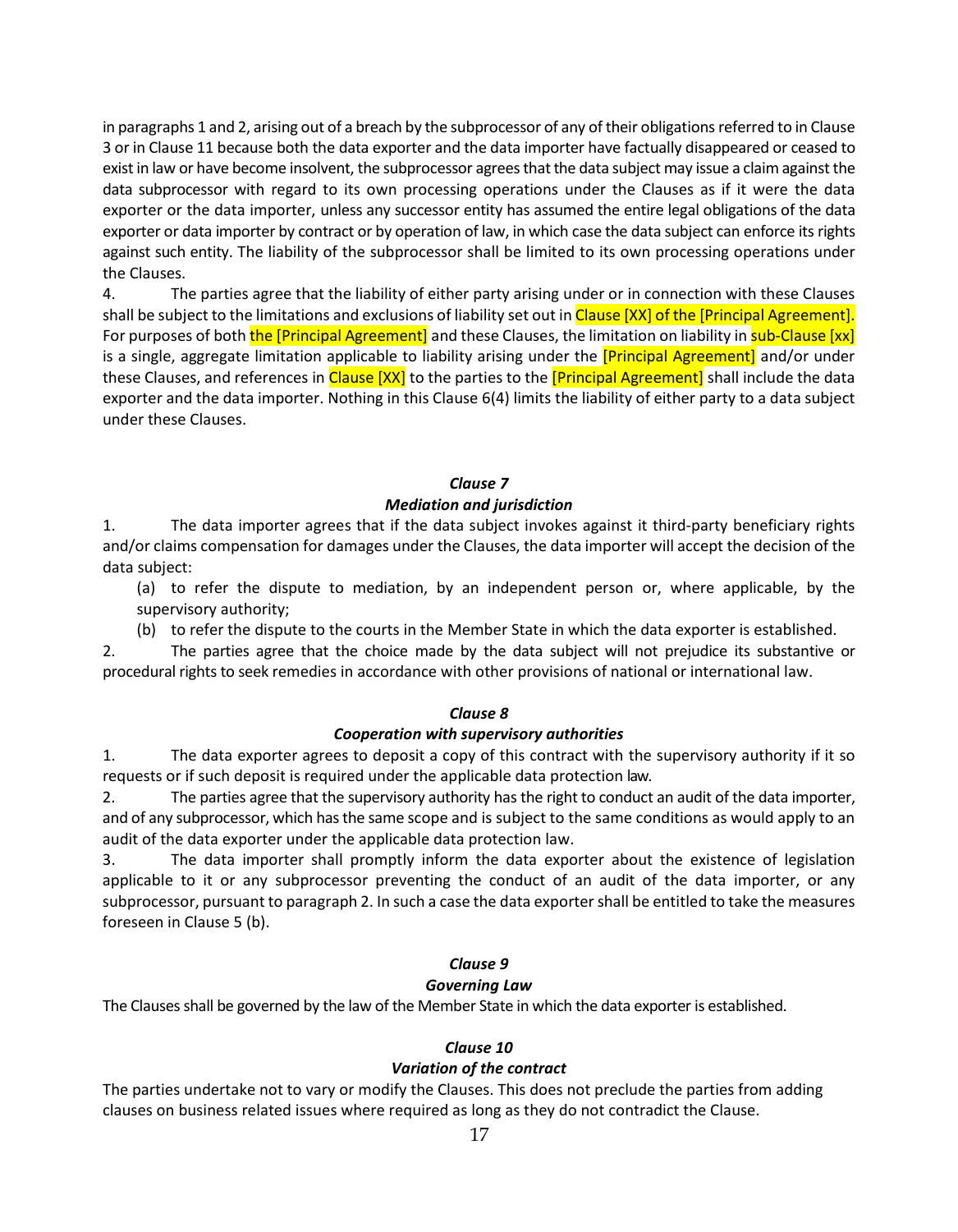## *Clause 11 Subprocessing*

1. The data importer shall not subcontract any of its processing operations performed on behalf of the data exporter under the Clauses without the prior written consent of the data exporter. Where the data importer subcontracts its obligations under the Clauses, with the consent of the data exporter, it shall do so only by way of a written agreement with the subprocessor which imposes the same obligations on the subprocessor as are imposed on the data importer under the Clauses. Where the subprocessor fails to fulfil its data protection obligations under such written agreement the data importer shall remain fully liable to the data exporter for the performance of the subprocessor's obligations under such agreement.

2. The prior written contract between the data importer and the subprocessor shall also provide for a third-party beneficiary clause as laid down in Clause 3 for cases where the data subject is not able to bring the claim for compensation referred to in paragraph 1 of Clause 6 against the data exporter or the data importer because they have factually disappeared or have ceased to exist in law or have become insolvent and no successor entity has assumed the entire legal obligations of the data exporter or data importer by contract or by operation of law. Such third-party liability of the subprocessor shall be limited to its own processing operations under the Clauses.

3. The provisions relating to data protection aspects for subprocessing of the contract referred to in paragraph 1 shall be governed by the law of the Member State in which the data exporter is established.

4. The data exporter shall keep a list of subprocessing agreements concluded under the Clauses and notified by the data importer pursuant to Clause 5 (j), which shall be updated at least once a year. The list shall be available to the data exporter's data protection supervisory authority.

5. The data exporter consents to the appointment of sub-processors by the data importer. The data importer shall inform the data exporter of any changes in the sub-processors appointed by the data importer under these Clauses, including the addition or replacement of any such sub-processors.

## *Clause 12*

## *Obligation after the termination of personal data processing services*

1. The parties agree that on the termination of the provision of data processing services, the data importer and the subprocessor shall, at the choice of the data exporter, return all the personal data transferred and the copies thereof to the data exporter or shall destroy all the personal data and certify to the data exporter that it has done so, unless legislation imposed upon the data importer prevents it from returning or destroying all or part of the personal data transferred. In that case, the data importer warrants that it will guarantee the confidentiality of the personal data transferred and will not actively process the personal data transferred anymore.

2. The data importer and the subprocessor warrant that upon request of the data exporter and/or of the supervisory authority, it will submit its data processing facilities for an audit of the measures referred to in paragraph 1.

3. The parties agree that any audit carried out by the data exporter under Clause 5(f) or Clause 12(2) of the Clauses shall be carried out in accordance with the audit provisions in Clause [XX] of the [Principal Agreement]. Nothing in this clause 12(3) limits any audit carried out by a supervisory authority.

| On behalf of data exporting organization |               |
|------------------------------------------|---------------|
| <b>Address</b>                           |               |
|                                          | $\sim$ $\sim$ |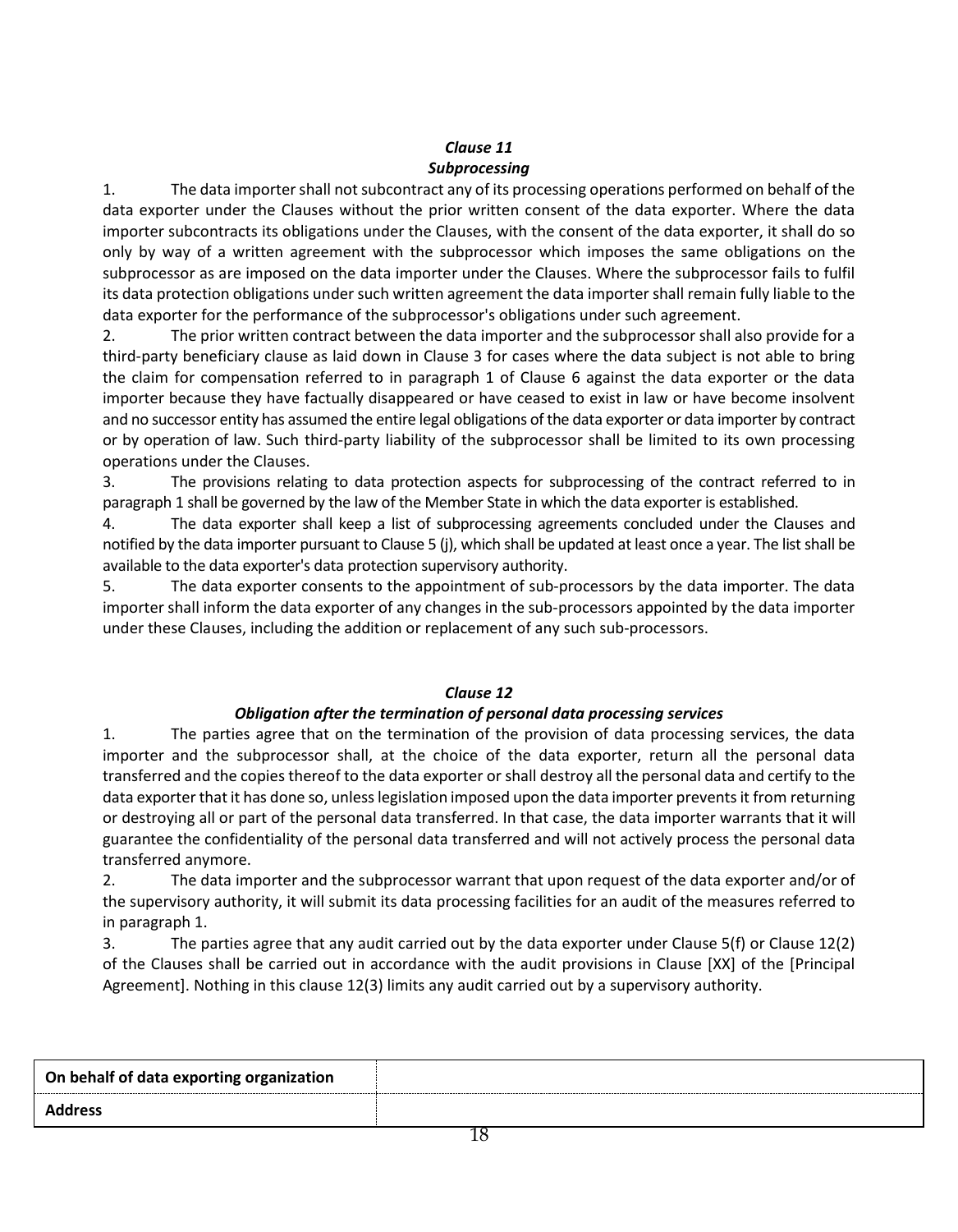| <b>Signature</b> |  |
|------------------|--|
| <b>Name</b>      |  |
| <b>Position</b>  |  |

| On behalf of data importing organization |  |
|------------------------------------------|--|
| <b>Address</b>                           |  |
| <b>Signature</b>                         |  |
| <b>Name</b>                              |  |
| <b>Position</b>                          |  |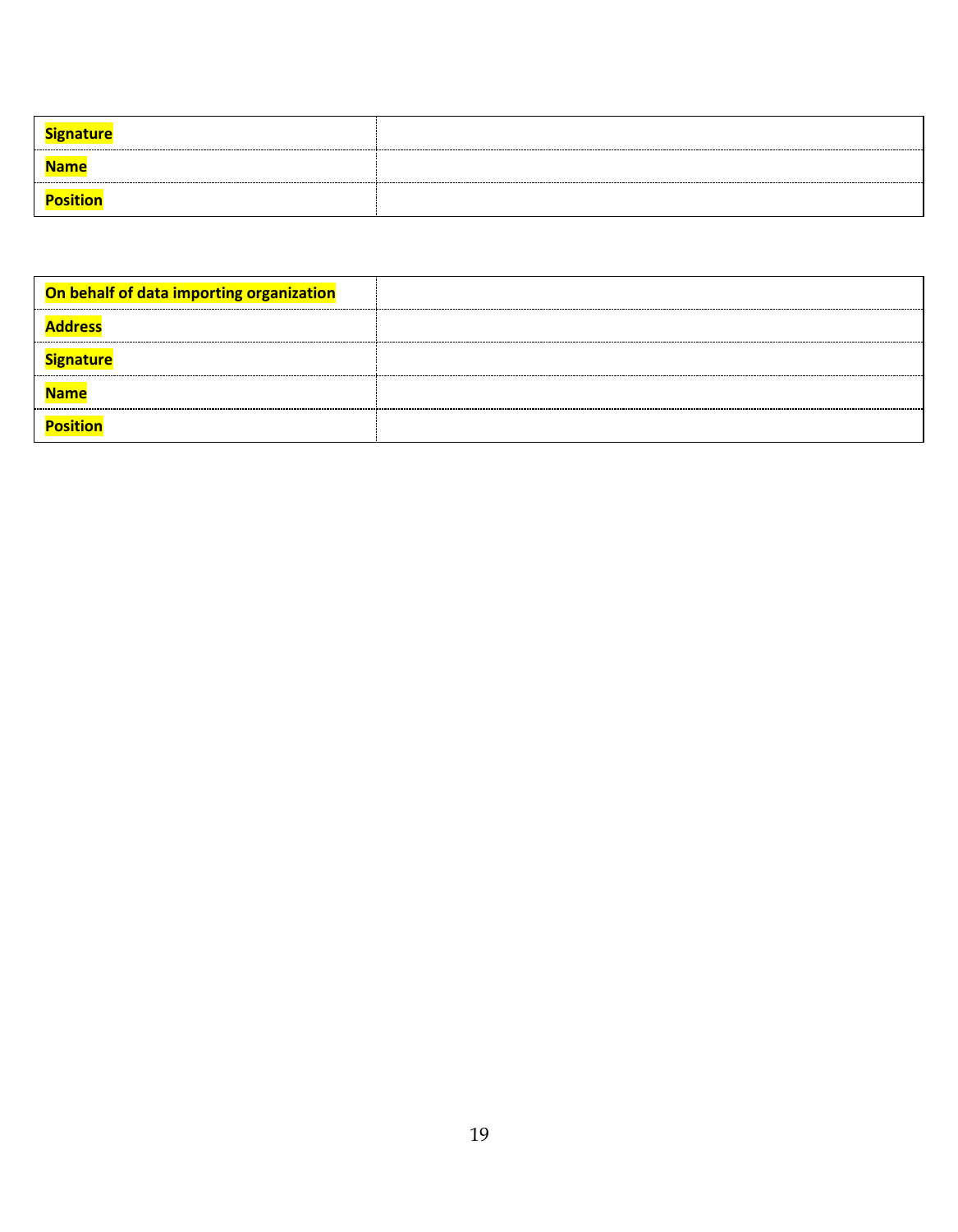#### **APPENDIX 1 TO THE STANDARD CONTRACTUAL CLAUSES**

This Appendix forms part of the Clauses and must be completed and signed by the parties.

The Member States may complete or specify, according to their national procedures, any additional necessary information to be contained in this Appendix.

#### **Data exporter**

The data exporter, **\_\_\_\_\_\_\_\_\_\_\_\_\_\_**, is a provider of\_\_\_\_\_\_\_\_\_\_\_\_\_\_\_. The data exporter has appointed the data importer to provide [describe services]. To facilitate the provision of these services, the data exporter may provide to the data importer access to the personal data described below.

#### **Data importer**

The data importer, *[Company Name]*, is a provider of *[describe services]*. The data importer will be the recipient of personal data which is exported by the data exporter to the data importer as described below.

#### **Data subjects**

The personal data transferred concern the following categories of data subjects (please specify):

[Whose data will be transferred (e.g. riders, drivers, employees)?]

#### **Categories of data**

The personal data transferred concern the following categories of data (please specify):

[What types of data will be transferred (e.g. name, email, phone number, UUID, device ID)?]

#### **Special categories of data (if appropriate)**

The personal data transferred concern the following special categories of data (please specify):

[What special types of data will be transferred (e.g. race, gender, political affiliation, sexual orientation), if any?]

#### **Processing operations**

The personal data transferred will be subject to the following basic processing activities (please specify):

[How will the data be used or processed?]

| FOR DATA IMPORTER - [ | FOR DATA EXPORTER -   |
|-----------------------|-----------------------|
| Name:                 | Name:                 |
|                       |                       |
| Authorized Signature: | Authorized Signature: |
|                       |                       |

20